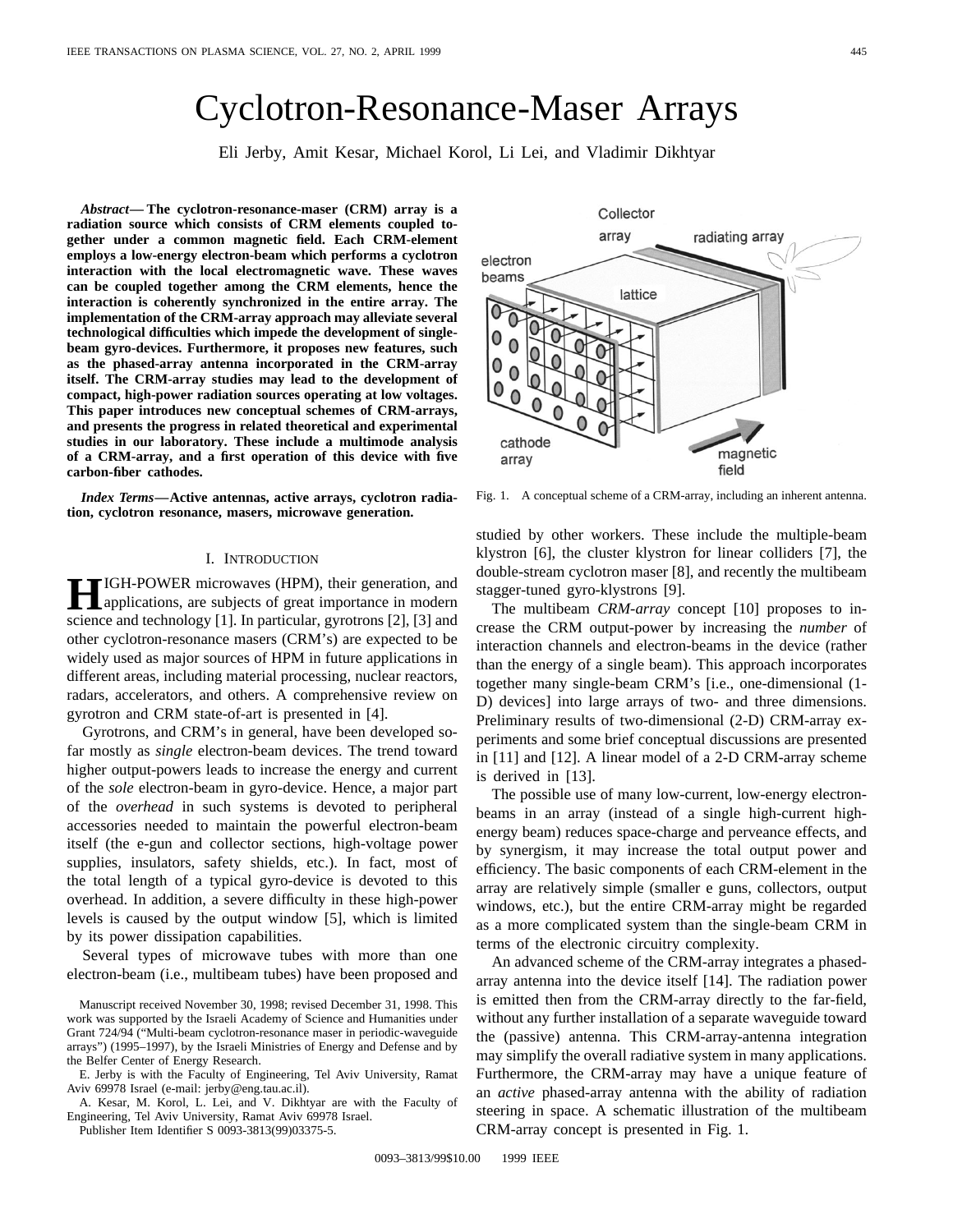

Fig. 2. Nonperiodic CRM's as elements for 2-D CRM-arrays. (a) A rectangular-waveguide CRM [15] and (b) its uncoupled array version. (c) A nondispersive double-stripline CRM [16] and (d) its strongly coupled array. (e) A dielectric-loaded stripline CRM [17] and (f) its array version. In all schemes,  $B_0$ denotes the axial magnetic field in the entire volume.

This paper presents the CRM-array concept comprehensively. It proposes several new CRM-array schemes, and reports on progress in related theoretical and experimental studies toward the development of practical CRM-arrays. The paper is organized as follows; Section II presents new schemes of 2-D and three dimensional (3-D) CRM arrays, in periodic and nonperiodic structures (these are presented as extensions of previously studied 1-D CRM modules). Section III introduces the CRM-array antenna concept with a numerical example of a 33-GHz device. Section IV presents a multimode analysis of a 2-D CRM-array, and Section V shows first experimental results of this device fed by an array of five carbon-fiber cathodes. Section VI concludes the paper with a list of proposed future studies.

## II. CRM-ARRAY SCHEMES

The CRM-array consists of many 1-D CRM channels, each operates with a low-voltage, low-perveance electron beam. The different channels may be strongly coupled together through the waveguide lattice. This coupling may enhance synergistic effects, increase the output power further, and/or improve its coherence. (It should be noted, however, that this coupling among the CRM-array elements is not essential in principle. These elements could be independent single-beam CRM amplifiers to which the input signal is divided.) The CRM-array is subjected to a common magnetic field, generated for instance by coils surrounding it. The separate electron

beams are emitted by a cathode array with small kickers attached to each element. Several new conceptual CRM-array schemes are presented.

### *A. Nonperiodic CRM Arrays*

The simplest CRM-element for an array integration is probably the one implemented in a uniform rectangular waveguide, as shown in Fig. 2(a). This elementary CRM device was studied first by Petelin *et al*. [15] in the early 60's. A 2-D-array, proposed on the basis of this element, is shown schematically in Fig. 2(b). In an amplifier scheme, the input signal is divided among the input ports of the CRM elements. The output power can be radiated then directly from the exit plane as an antenna, and combined in the far-field. Alternatively, it can be combined into another waveguide. In an oscillator scheme, coupling holes in the side walls of the adjacent rectangular waveguides may ensure the synchronism and coherence among the CRM-array elements. Similar to the gyrotron, this CRMarray is a narrow-band device.

A widely tunable CRM-array can be constructed on the basis of the double-stripline CRM device shown in Fig. 2(c). This element was studied experimentally in an oscillator scheme and demonstrated a tunability range of more than an octave [16]. A second cyclotron harmonic interaction was observed in this experiment, as well. A CRM-array is proposed on the basis of these elements in a shared *open-space*, as shown in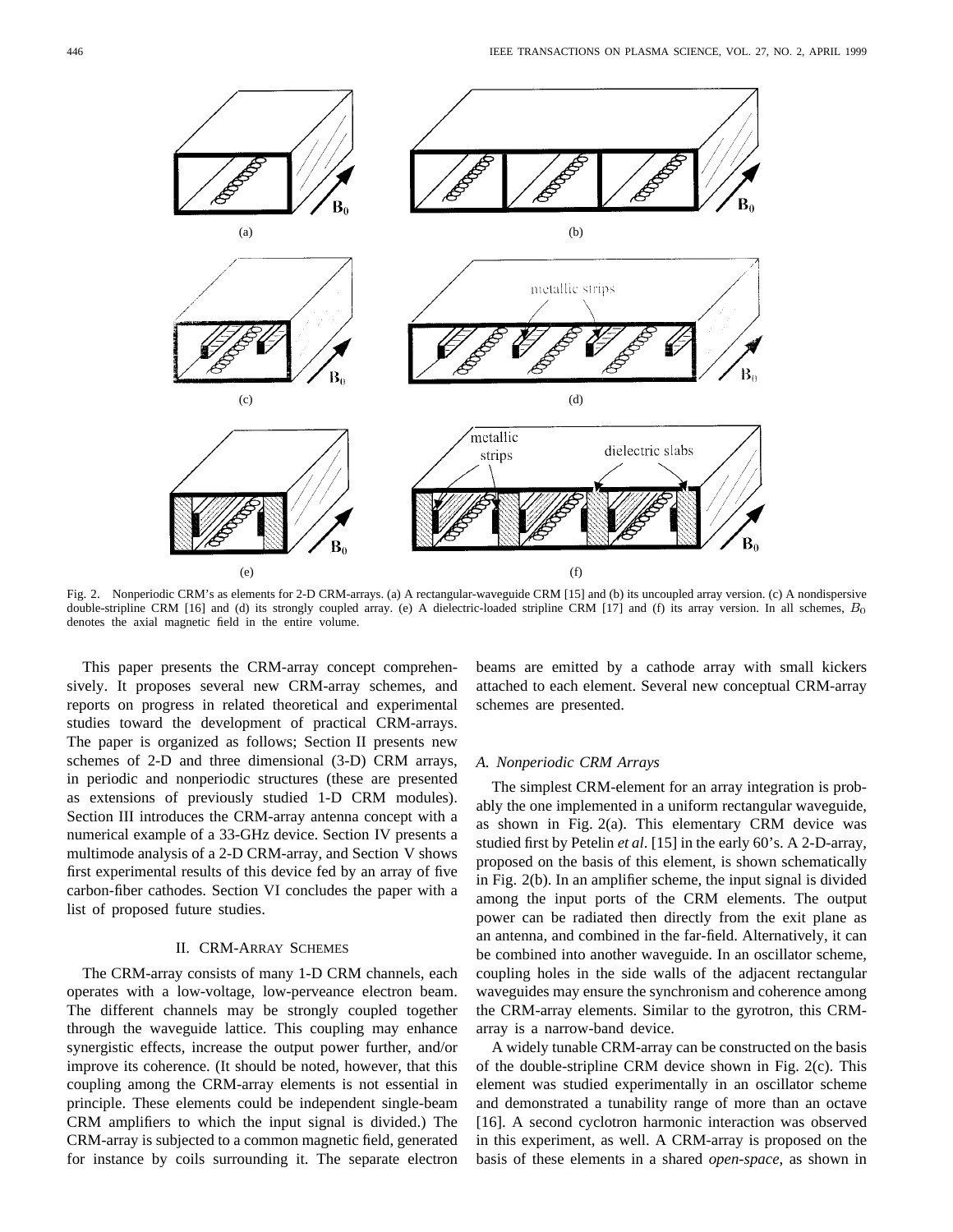![](_page_2_Figure_2.jpeg)

Fig. 3. Periodic CRM's and the corresponding CRM-array schemes. (a) A CRM in a rectangular waveguide loaded by metallic posts. (b) A CRM-array in a 2-D structure of metallic posts. (c) A CRM in a quadrapole waveguide periodically loaded by disks. (d) A 3-D CRM array in a quadrapole lattice.

Fig. 2(d). This CRM-array scheme is characterized by a strong coupling among its elements.

The anomalous Doppler effect was observed in the dielectric-loaded stripline CRM shown in Fig. 2(e) [17], [18]. This effect can be implemented also in a new dielectricloaded CRM-array, as proposed in Fig. 2(f). As the device shown in Fig. 2(d), this CRM-array is characterized by a strong coupling among its elements, and by a wide tunability range. In addition, it may exhibit a large Doppler up-shift, and an anomalous interaction with initially linear electron beams (i.e., with a zero initial transverse velocity).

## *B. Periodic CRM-Arrays*

The first CRM-arrays presented in [11]–[13] have been developed as 2-D extensions of the periodic-waveguide CRM scheme shown in Fig. 3(a). In the 1-D device, the waveguide includes metal posts in two columns, where the electron-beam flows in between them. This waveguide acts as a bandpass filter (BPF) where the longitudinal distance between adjacent posts (i.e., the waveguide period) is roughly a half-wavelength

of the fundamental frequency, and the transverse distance between the two columns determines the frequency bandwidth. A linear model of CRM interactions with slow and fast waves in this waveguide is presented in [19]. Amplifier [20] and oscillator [21] experiments of this 1-D scheme were conducted at X-band frequencies (8–12 GHz) with electron-beams of  $\sim$ 10 keV. The latter experiment yielded a coherent output of a 0.4-kW power at  $>25\%$  efficiency. A CRM-array in a 2-D periodic waveguide is presented in Fig. 3(b). In this CRM-array, separate electron beams perform, simultaneously, a cyclotron interaction with a single Bloch wave in the artificial lattice. A theoretical analysis of the CRM-array [13] predicts a considerable gain in a single mode. The mode selectivity and spectral purity in this device stem from the spatial filtering due to the 2-D periodicity. First experimental results are presented in [11] and [12].

Another periodic CRM device which can be extended directly to a 3-D-array is the quadrapole CRM, shown in Fig. 3(c). This periodic structure consists of a quadrapole transmission-line with an array of disks along it, hence, it com-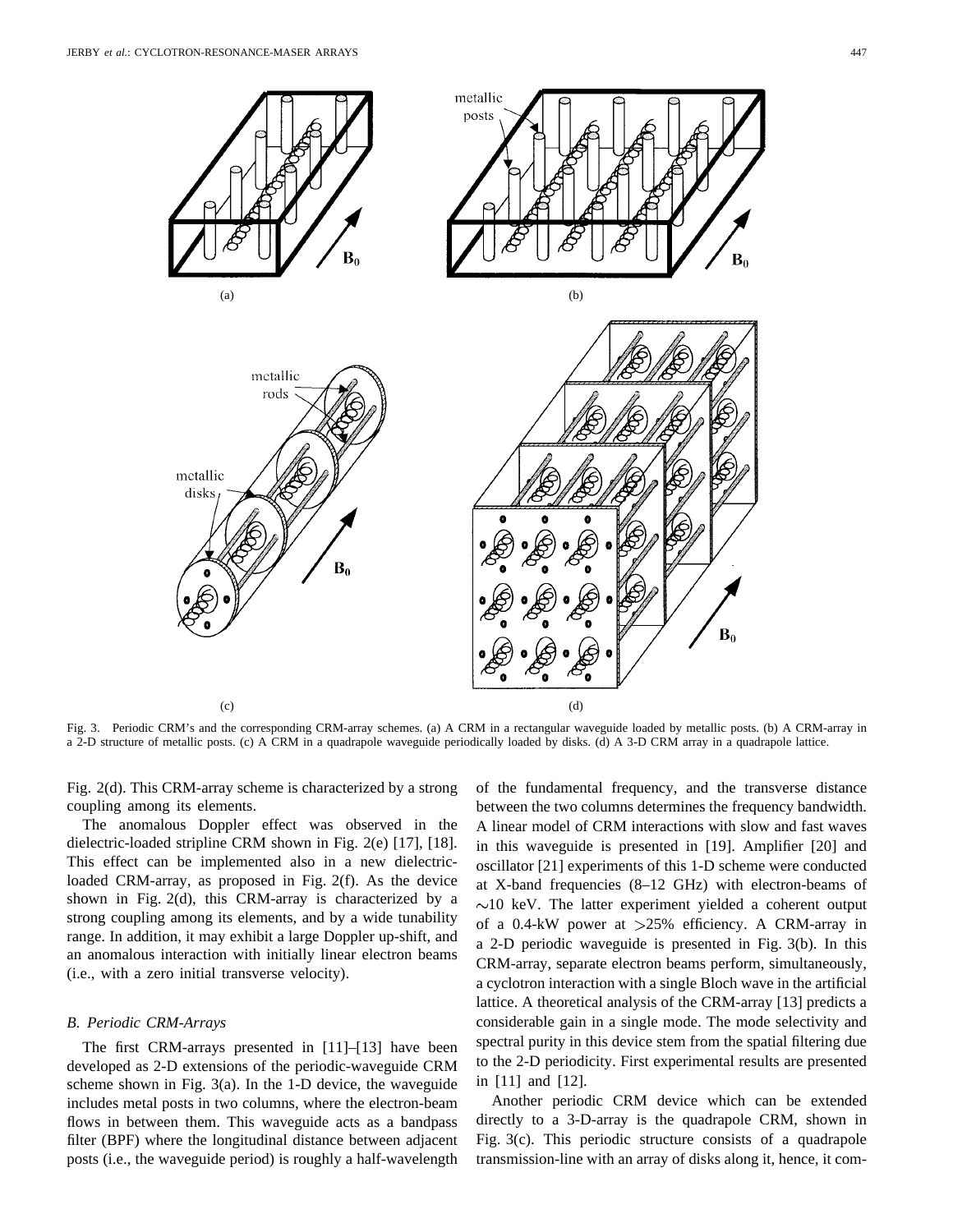![](_page_3_Figure_1.jpeg)

Fig. 4. 3-D CRM-arrays in (a) a lattice of posts and (b) in a stack of dielectric slabs coated by metallic striplines.

bines both azimuthal and axial periodicities. This waveguide supports transverse electro-magnetic (TEM) modes and therefore responds as a BPF with uniformly spaced passbands (i.e., the waveguide period is roughly a multiple half-wavelength at the passband center frequency). This CRM is tuned to operate when the cyclotron harmonic frequencies coincide with the waveguide passbands. In a recent experiment with a tenuous low-energy electron-beam (10 keV, 0.2 A) [22], this device oscillated at the fundamental and high harmonics of the cyclotron frequency. Here, we propose to incorporate single-beam quadrapole CRM elements as *unit-cells* in a 3-D lattice, to form the CRM-array shown in Fig. 3(d). The strong coupling among the elements in this 3-D lattice may excite a CRM interaction with a single Bloch wave.

Other proposals for 3-D CRM arrays are shown in Fig. 4(a) and (b). The first one is a 3-D extension of the periodicwaveguide schemes shown in Fig. 3(a) and (b). It combines two 2-D-arrays in perpendicular directions. These are shifted by a quarter-wavelength between them to produce circularly polarized waves. (In future schemes, the metallic posts in this artificial lattice can be used also as DC current leads to induce magnetic fields in the entire volume, instead of an external solenoid.) The other 3-D CRM-array shown in Fig. 4(b) is proposed here as a version of the dielectricloaded stripline CRM-array [Fig. 2(e) and (f)]. Miniature versions of this device can be implemented by methods of microwave-integrated-circuits (MIC). The various elements can be constructed on the same substrate with their peripheral components, such as an input power divider, couplers, and output antenna elements (note that even the cathode array can be "printed" on the same substrate, where the device operates as an array of trochotrons [23]).

## III. CRM-ARRAY ANTENNA

The CRM-array presented in Section II might have a useful feature as an active phased-array antenna incorporated in the device itself. The output radiation could be emitted then directly from the exit aperture of the CRM-array, as shown in Fig. 1. The wide cross section of the output aperture may alleviate output-window problems which limit gyrotrons' output power [5].

In the basic CRM-array antenna scheme, the radiation is emitted from the exit plane to the far-field in a fixed radiation pattern. In more sophisticated schemes, the CRM-array may have features of an active phased-array antenna, in which focusing, steering, and splitting of the radiation lobe are manipulated by varying the voltage profile across the cathode array (as proposed before for free-electron lasers (FEL's) [24]).

A simplified model for angular steering in a CRM-array antenna is derived in [14]. The concept is demonstrated by the CRM scheme shown in Fig. 2(b). In this example, we assume that the waveguide elements are not coupled together. The device operates here as an array of  $N$  amplifiers, where the input signal is equally divided among the CRM elements. The amplitude and phase at the output port of the  $n$ th CRM element depend on its physical operating parameters. The Pierce-type gain-dispersion relation which describes the CRM interaction in the linear regime, is written in the form

$$
\tilde{A}_n(\hat{s}) = \left[\hat{s} - \left(\hat{s} - \hat{\theta}_n\right)^{-2} \hat{Q}_n(\hat{s})\right]^{-1} A_0 \tag{1}
$$

where  $A_0$  and  $\tilde{A}_n(\hat{s})$  are the *n*th element input and output fields, respectively,  $\hat{s}$  denotes the normalized Laplace transform variable, and  $\hat{\theta}_n$  is the normalized tuning parameter

$$
\theta_n = (\omega - \omega_{c,n} - k_z V_{z,n})\tau_n \tag{2}
$$

of the *n*th element. In (2),  $\omega$  and  $k_z$  are the angular frequency and axial wavenumber of the em-wave in the waveguide, respectively,  $V_{z,n}$  and  $\omega_{c,n}$  are the axial velocity and the cyclotron frequency of the nth electron beam, respectively, and  $\tau_n = L/V_{z,n}$  is the electron time of flight along the interaction region, L. The normalized gain parameter  $\hat{Q}_n$  depends on the  $n$ th electron beam current and energy, and on other parameters as in [19], for instance.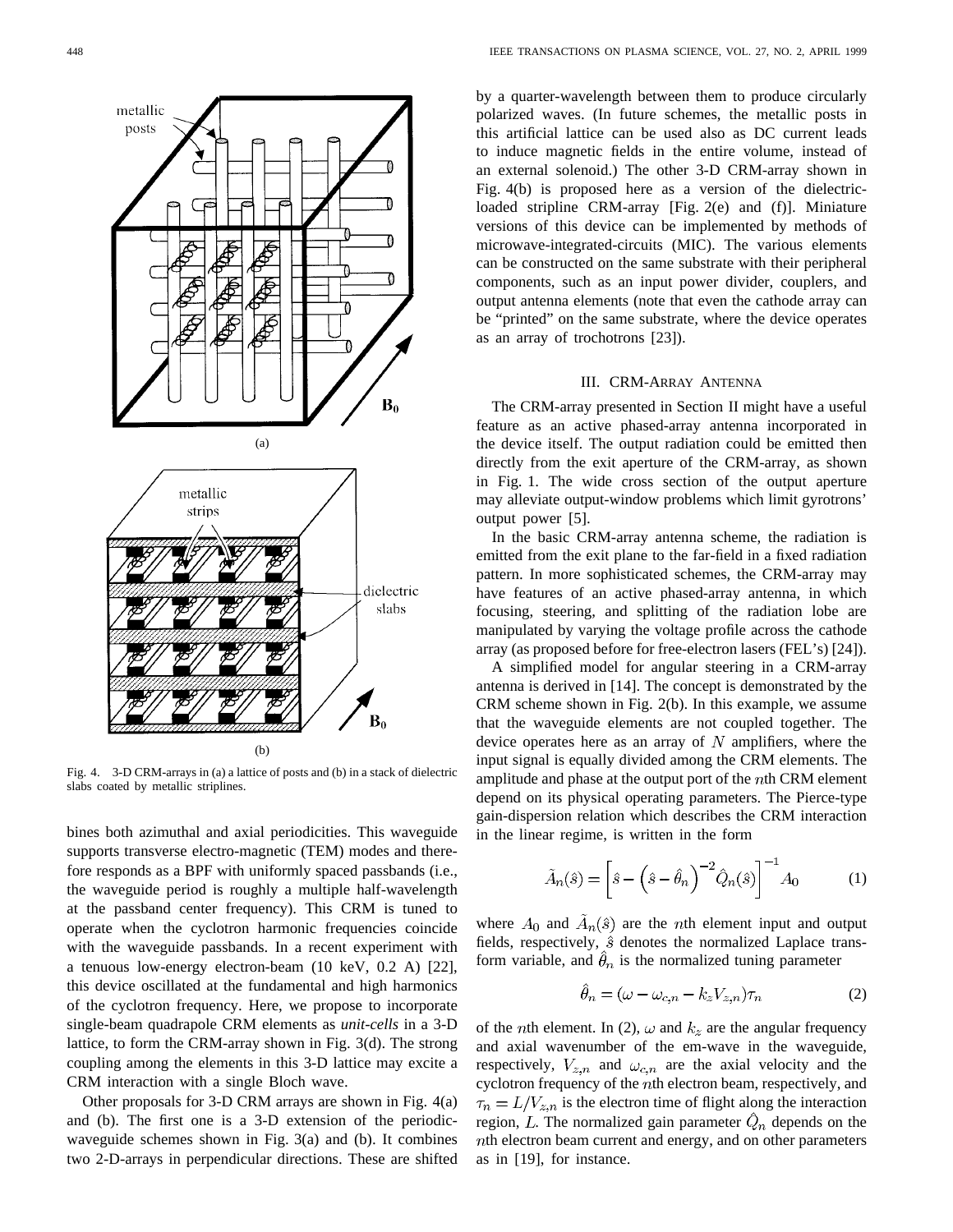TABLE I NUMERICAL EXAMPLE OF A CRM-ARRAY ANTENNA

| Axial magnetic field                              | $\mathbf{B}_0$        | 10.5        | kG   |
|---------------------------------------------------|-----------------------|-------------|------|
| Frequency                                         | f                     | 32.8        | GHz  |
| Electron beam current                             | $I_{eb}$              | $0.8 - 1.8$ | А    |
| Electron beam voltage                             | $V_{eh}$              | $14 - 18$   | kV   |
| Pitch ratio                                       | $V_1/V_2$             | 1           |      |
| Waveguide width (distance                         | d                     | 3.6         | mm   |
| between adjacent elements)                        |                       |             |      |
| Interaction length                                | L                     | 0.6         | m    |
| Number of elements                                | N                     | 20          |      |
| Phase difference between<br>adjacent CRM elements | Δφ                    | 0, 30, 60   | Deg. |
| Maximum steering angle                            | $\theta_{\text{max}}$ | 0, 12, 24   | Deg. |

For the entire CRM-array antenna, the far-field radiation pattern is approximated by [25]

$$
E_{\theta}(\theta) = jk_0 Z_0 \frac{e^{-jk_0 R}}{2\pi R} \sum_{n=1}^{N} A_n e^{j(nk_x d - \varphi_n)} \int_x E_{x,n} e^{jk_x x} dx
$$
\n(3)

where  $\theta$  is the spatial azimuth angle,  $A_n$  and  $\varphi_n$  are the amplitude and phase of the  $n$ th CRM-element output, respectively, computed by an inverse Laplace transform of (1). The elements are separated by a distance  $d$  in the  $x$  direction,  $E_{x,n}$  is the electric-field at the *n*th element aperture (along which the integration is performed),  $k_x = k_0 \sin \theta$  is the transverse wavenumber component,  $R$  is the radial distance from the antenna, and  $Z_0$  and  $k_0$  are the free-space impedance and wavenumber, respectively. The far-field power density is computed by the Poynting vector  $|S| = |E \times H| = Z_0^{-1} |E_\theta|^2$ .

The numerical analysis dictates how to control the accelerating voltage and the current of the  $n$ th electron beam,  $V_n$  and  $I_n$ , respectively, in order to synthesize the desired amplitude and phase difference between the CRM elements in the array. A numerical example for a 33-GHz device employs the parameters listed in Table I. Fig. 5 shows the CRM output in a contour plot of amplitude and phase versus the electron-beam current and voltage. This graph is used to synthesize the CRM-element operating conditions, according to the desired amplitude and phase. Fig. 6 shows examples of radiation lobes in different steering conditions for an array of 20 CRM elements. Steering angles of  $12^{\circ}$  and  $24^{\circ}$  are obtained for phase shifts of  $30^{\circ}$  and  $60^{\circ}$ , respectively, between each two adjacent CRM elements in the array.

CRM-array antennas could be used in various applications, including radars, power beaming, plasma heating, and material processing. Another application of the CRM-array could be

![](_page_4_Figure_8.jpeg)

e-beam current [A]

 $\overline{1}$ 

 $0.8$ 

14

 $\overline{15}$ 16  $\overline{17}$ e-beam voltage [kV]

Fig. 5. Gain and phase contours of a single CRM-element for the parameters listed in Table I. The solid and dashed lines are gain and phase contours, respectively, versus the electron-gun voltage and current.

![](_page_4_Figure_11.jpeg)

Fig. 6. An angular steering of the 20-element CRM-array (Table I) shown by radiation patterns for phase differences of  $0^\circ$ ,  $30^\circ$ , and  $60^\circ$  between the CRM-elements.

as a radiation source integrated in a particle accelerator. The CRM-array may act then as an end-fire near-field antenna, as will be described elsewhere.

## IV. COUPLED-MODE CRM-ARRAY ANALYSIS

Unlike the example in Section III, most of the CRM-array schemes presented in Section II involve a strong coupling among their interaction channels. The wide aperture of the array dictates then a multimode CRM interaction. A matrix Pierce-type equation [an extension of the scalar equation (1)] is derived for the analysis of the multimode CRM-array in the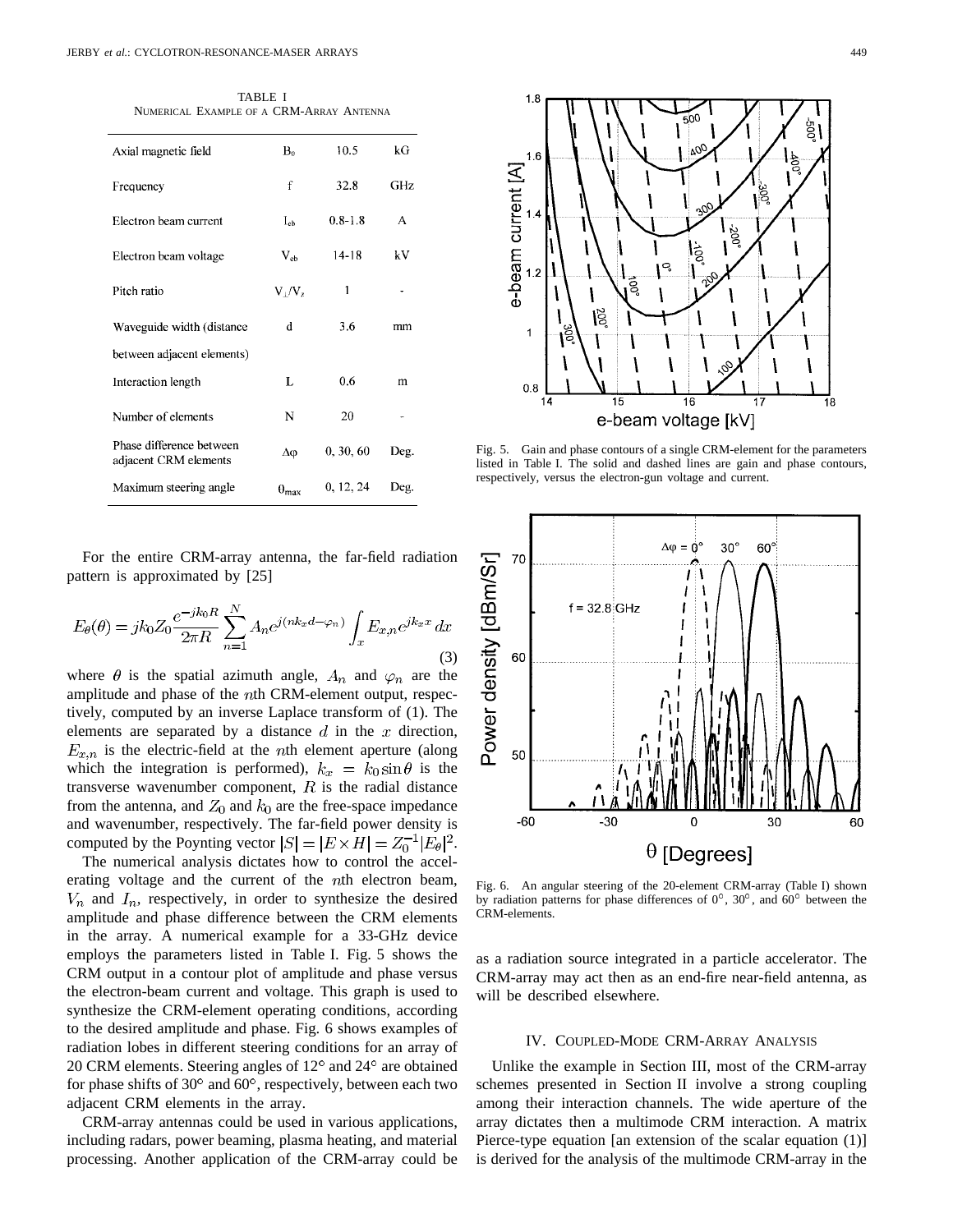| <b>TABLE II</b>                          |
|------------------------------------------|
| PARAMETERS OF A 2-D CRM-ARRAY EXPERIMENT |
|                                          |

| Electron beams           |                |                      |
|--------------------------|----------------|----------------------|
| Number of beams          | $\leq$ 5       |                      |
| Accelerating voltage     | ~10            | kV                   |
| Current per beam         | $-0.25$        | A                    |
| Radius                   | $\sim$ 2       | mm                   |
| Pitch ratio (estimate)   | $\leq$         |                      |
| Pulse width              | $\sim$ 1       | ms                   |
|                          |                |                      |
| Waveguide parameters     |                |                      |
| Total width              | 69             | mm                   |
| Height                   | 22             | mm                   |
| Length                   | 62             | cm                   |
|                          |                |                      |
| Number of posts in a row | 6              |                      |
| Post diameter            | $\overline{c}$ | mm                   |
| Transverse periodicity   | 14             | mm                   |
| Axial periodicity        | 30             | mm                   |
| Number of full periods   | 20             |                      |
| Number of half-periods   |                |                      |
| at each end reflector    | $\overline{2}$ |                      |
|                          |                |                      |
| Axial magnetic field     |                |                      |
| Kicker coil              | $-0.4$         | $k$ $\Lambda$ -turns |
| Solenoid field           | $1.8 - 2.8$    | kG                   |
|                          |                |                      |

linear regime. In this analysis, the em wave is expressed as a composition of (periodic) waveguide modes, where each mode is composed of spatial harmonics, as follows:

$$
\mathbf{E}(\mathbf{r}) = \sum_{m=1}^{\infty} \left[ A_m(z) \sum_{k=-\infty}^{\infty} \mathbf{e}_{mk}(\mathbf{r}_{\perp}) e^{-j\beta_{mk}z} + \hat{\mathbf{z}} E_{zm}^{eb}(\mathbf{r}) \right] \tag{4}
$$

where m denotes the order of waveguide mode and  $A_m(z)$ is its slowly varying amplitude. Each mode of the periodic waveguide is expanded to spatial harmonics, where  $\beta_{mk}$  is the axial wavenumber of the  $k$ th spatial harmonic of the  $m$ th mode, and  $e_{mk}$  is its transversely dependent vector coefficient. The term  $E_{zm}^{eb}$  denotes the axial electrostatic wave in the electron beams, expanded by the membrane functions of the waveguide modes.

A self-consistent set of equations, including the Maxwell, Lorentz, and Vlasov equations, describes the CRM interaction between the Bloch waves and the electron beams. A standard perturbation analysis is applied along the characteristic lines to linearize the system. In this analysis, each electron beam is assumed to be a monoenergetic (cold) beam, but the energy of different beams is not necessarily equal. An integral Laplace transform in the  $z$  dimension yields a generalized set of coupled algebraic equations. The derivation results in a matrix

![](_page_5_Figure_7.jpeg)

Fig. 7. A Brillouin dispersion diagram of the 2-D periodic waveguide shown in Fig. 3(b) for the parameters listed in Table II. The curves shows theoretical results. The dots are the measurements described in Section V-A.

![](_page_5_Figure_9.jpeg)

Fig. 8. Gain curves in the first three modes calculated for the CRM-array parameters in Table II.

gain-dispersion equation which describes the evolution of the amplitude and phase of the coupled waveguide modes in the complex Laplace space, as follows:

$$
\tilde{\underline{A}}(\hat{s}) = \left[\hat{s}\underline{\underline{U}} - \frac{1}{2}\underline{\underline{P}}(\hat{s})^{-1}\sum_{r=1}^{N_r} \left(\hat{s}\underline{\underline{U}} - \hat{\underline{\Theta}}_r\right)^{-2} \hat{\underline{\underline{Q}}}_r(\hat{s})\right]^{-1} \underline{\underline{A}}_0 \tag{5}
$$

where the output vector  $\underline{\tilde{A}}(\hat{s})$  consists of the output signals of the modes  $A_m(\hat{s})$ . Similarly, the input vector  $\underline{A}_0$  contains the mode expansion of the input signal,  $U$  denotes the unit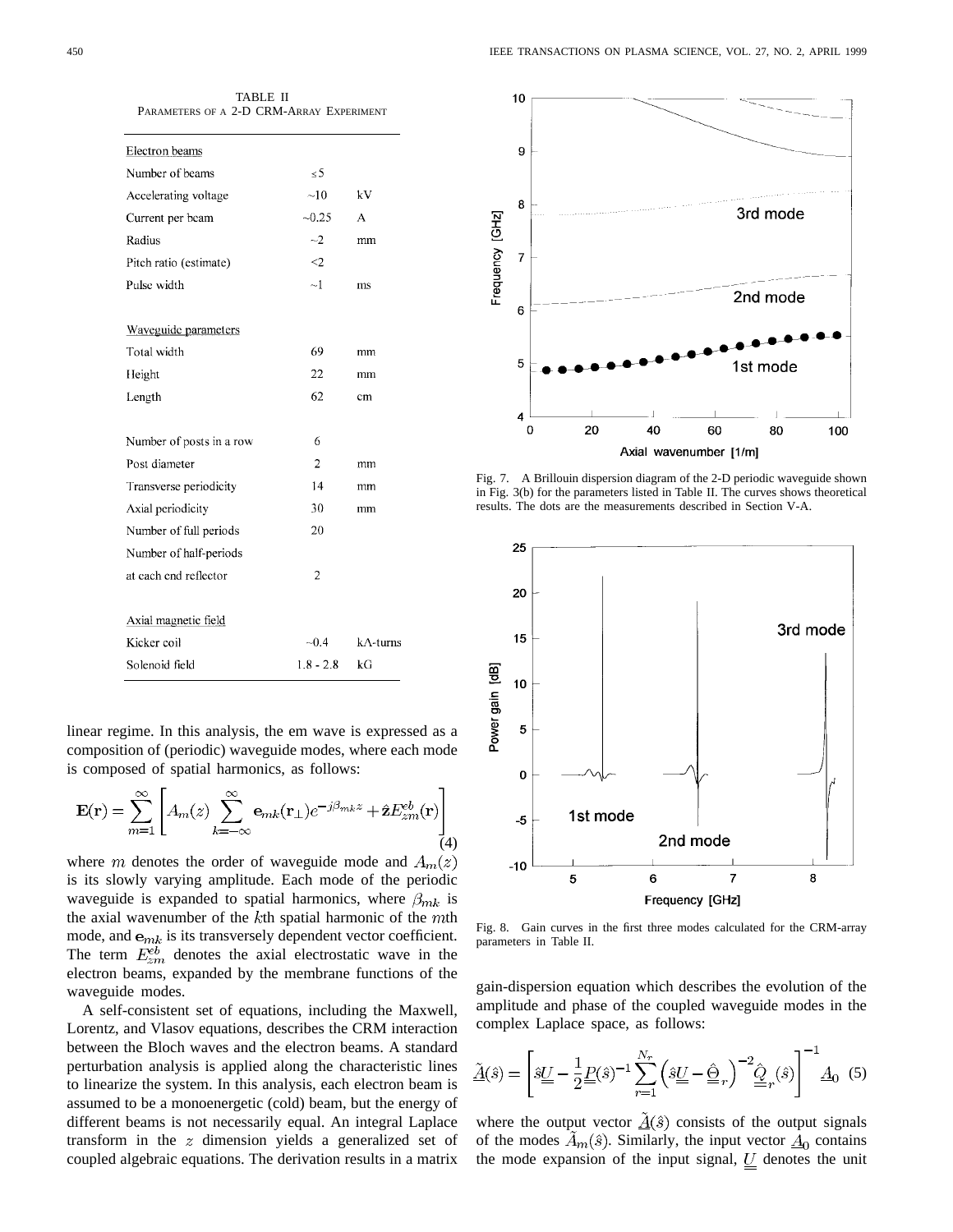![](_page_6_Figure_1.jpeg)

Fig. 9. Reflection and transmission SNA measurements (traces 1 and 2, respectively) of the 2-D periodic waveguide described in Table II.

matrix,  $\underline{P}(\hat{s})$  is a matrix which contains the mode powers, and  $\hat{\Theta}_n$  is a diagonal matrix for the mode tuning with respect to the rth resonance condition [its elements are similar to  $(2)$ ]. The gain matrix  $\hat{Q}_r(\hat{s})$  represents the CRM cross-coupling among modes and electron beams, and it depends on the beam currents, energies, and initial transverse velocities.

Equation (5) describes a multiresonance operation of the CRM-array. The sum over  $N_r$  different resonances enables, for instance, to let each electron beam a slightly different resonance conditions to widen the gain bandwidth (as studied recently in [9]) or it may describe simultaneous interactions with different modes, etc. The matrix gain-dispersion (5) preserves the form of the scalar Pierce-type equation (1). Its poles describe the shifts of the harmonic wavenumbers  $\beta_{mk}$ in the complex Laplace plane due to the CRM interaction, and the corresponding residues represent their amplitudes.

The solution of (5) is illustrated by a numerical example of a single resonance interaction in the device shown in Fig. 3(b) for the experimental parameters listed in Table II (the experiment is described in Section V). The five electron beams have a circular, transversely uniform cross-section, and they possess the same energy and current. Fig. 7 is a section of the calculated Brillouin diagram which shows the dispersion curves of the first four modes of the 2-D periodic-waveguide, as results from the model derived in [13]. The analysis shows that in a frequency range of one octave, from the fundamental cutoff frequency 4.8 GHz, up to 9.7 GHz, only one mode may propagate in the waveguide at any given frequency. Hence, the waveguide acts as a mode selector at this frequency range. The

single-mode region covers the first passbands of the first three periodic-waveguide modes and partially the second passband of the fundamental mode. The multimode region begins at 9.7 GHz, where the fourth mode intersects with the second passband of the first mode. (The dots on the first passband curve are waveguide measurements described in Section V). Fig. 8 shows the gain calculation results for the CRM-array interaction with five electron beams. Axial magnetic fields of 1.8, 2.25, and 2.85 kG yield interactions with the fundamental harmonics of the first, second, and third modes, respectively.

The theoretical model presented by (5) can be used to analyze CRM-array antennas in which the CRM channels are coupled together, as done in Section III for the uncoupled CRM-array. The limitation on the radiation steering range due to the coupling among the array elements is a subject of a current study.

# V. CRM-ARRAY EXPERIMENTS

Several 2-D and 3-D CRM-array schemes are under investigation in our laboratory. The first is the 2-D periodicwaveguide scheme shown in Fig. 3(b). This waveguide was studied before in an array of  $4 \times 24$  posts, with one and two electron beams emitted by thermionic cathodes. Detailed experimental results obtained by this setup are presented in [12]. More recently, another 2-D CRM-array with  $6 \times 20$  posts was constructed, with five carbon-fiber emitters. These cold cathodes, operating at low voltages, are simple to use [26], and therefore they are attractive for large-scale CRM arrays. Other type of cathodes studied for the same application are based on ferroelectric materials [27].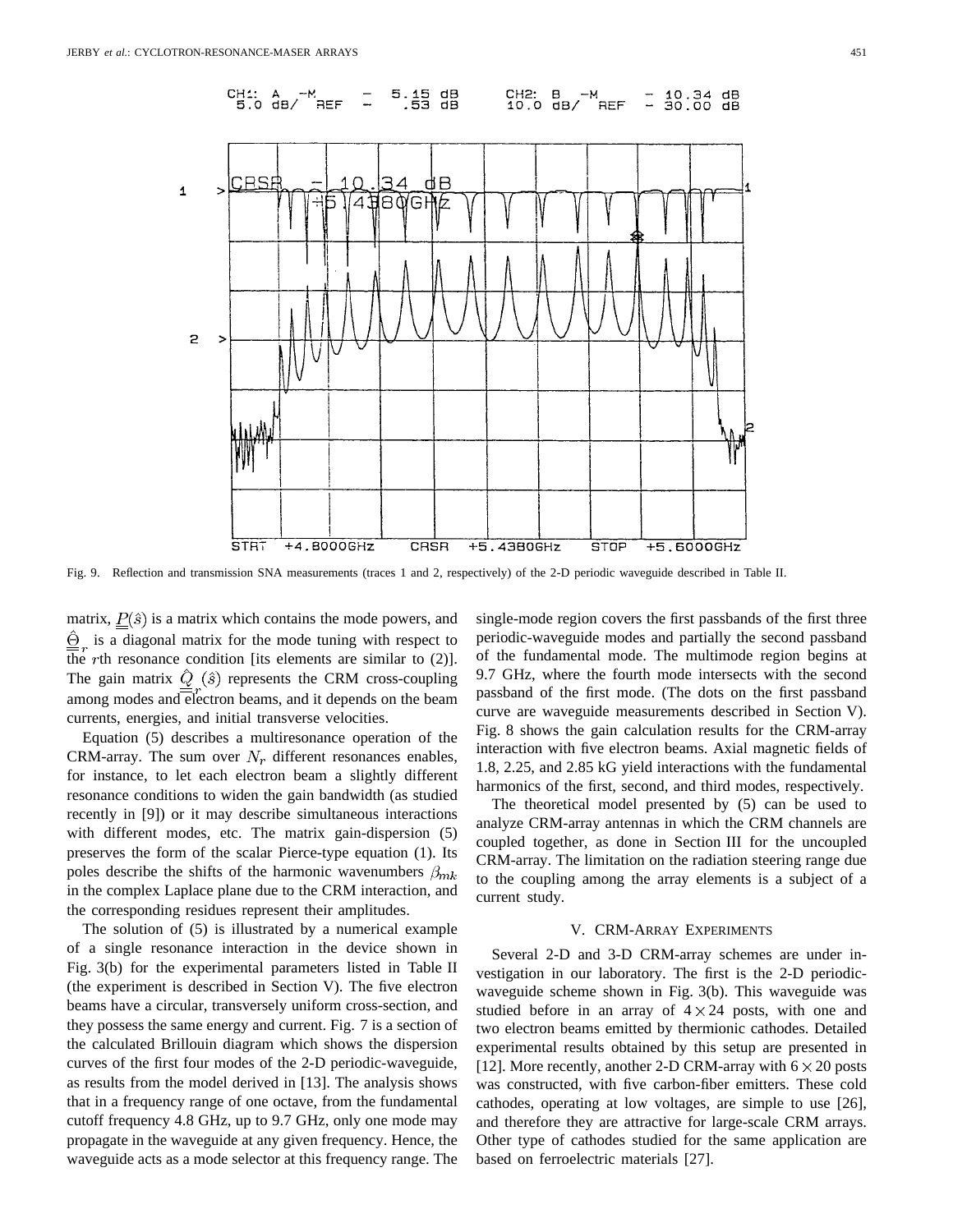![](_page_7_Figure_1.jpeg)

Fig. 10. Experimental setup of the 2-D CRM-array, with the parameters listed in Table II.

| PARAMETERS OF A 3-D CRM-ARRAY EXPERIMENT |                        |                 |  |  |  |
|------------------------------------------|------------------------|-----------------|--|--|--|
| Cavity lattice                           |                        |                 |  |  |  |
| Volume                                   | 88 x 88 x 275          | mm <sup>3</sup> |  |  |  |
| Number of posts                          | $4 \times 4 \times 21$ |                 |  |  |  |
| Post diameter                            | 4                      | mm              |  |  |  |
| Transverse periodicity                   | 18                     | mm              |  |  |  |
| Axial periodicity                        | 25                     | mm              |  |  |  |
|                                          |                        |                 |  |  |  |
| Electron beam array                      |                        |                 |  |  |  |
| Number of beams                          | $3 \times 3$           |                 |  |  |  |
| Accelerating voltage                     | ${}_{&}<$ 20           | kV              |  |  |  |
| Current per beam                         | $\sim 0.2$             | A               |  |  |  |
|                                          |                        |                 |  |  |  |
| Axial magnetic field                     |                        |                 |  |  |  |
| Helmholtz coils                          | $\sim$ 2.5             | kG              |  |  |  |

TABLE III PARAMETERS OF A 3-D CRM-ARRAY EXPERIMENT

# *A. Cold Waveguide Measurements*

The waveguide dispersion diagram shown in Fig. 7 is a key element in the analysis of the CRM-array. An experimental method, similar to [28], is used here to construct the dispersion curve of the 2-D periodic-waveguide shown in Fig. 3(b). This method is based on a set of scalar network-analyzer (SNA) measurements. The waveguide is terminated in these measurements by matched loads, instead of shorts as in [28].

![](_page_7_Figure_7.jpeg)

![](_page_7_Figure_8.jpeg)

Fig. 11. Radiation bursts observed in the 2-D CRM-array experiment, operating with (a) three and (b) five carbon-fiber cathodes.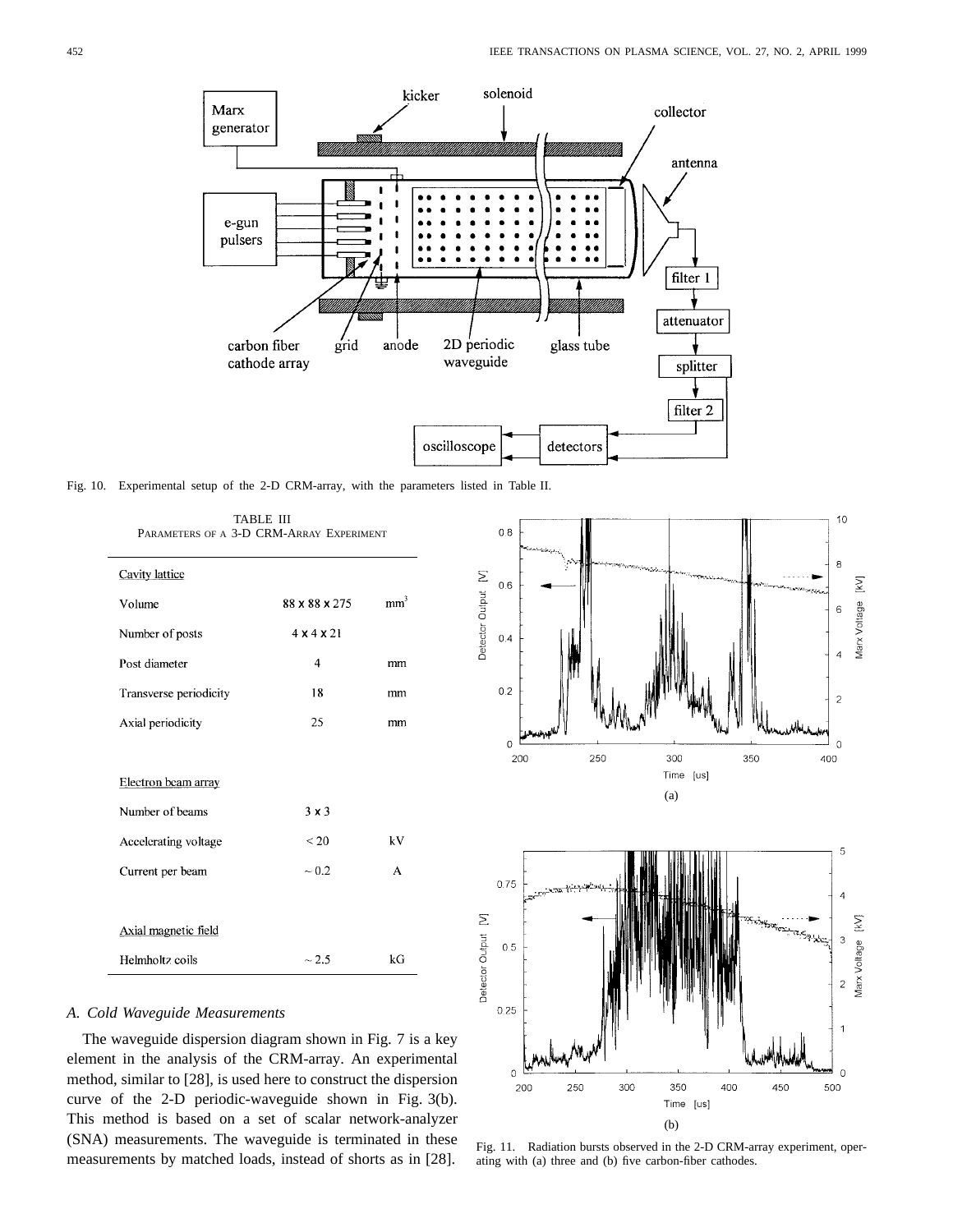![](_page_8_Picture_1.jpeg)

Fig. 12. The 3-D CRM-array experimental device described in Table III.

Fig. 9 shows the SNA reflection and transmission traces of the 2-D waveguide listed in Table II. The reflection and transmission scattering parameters of a finite, lossless periodicwaveguide with  $N_p$  axial periods can be written in the form

$$
S_{11}^{(N_p)} = \frac{S_{11} \sin \beta_0 N_p p}{\sin \beta_0 N_p p - S_{21} \sin \beta_0 (N_p - 1)p}
$$
 (6a)

$$
S_{21}^{(N_p)} = \frac{S_{21}\sin\beta_0 p}{\sin\beta_0 N_p p - S_{21}\sin\beta_0 (N_p - 1)p}
$$
 (6b)

where  $S_{11}$  and  $S_{21}$  are the reflection and transmission scattering parameters, respectively, of a single period element,  $\beta_0$ is the fundamental harmonic wavenumber, and  $p$  is the period length. The phase shift along one period is  $\beta_0 p$ , and along the entire waveguide is  $N_p \beta_0 p$ . The dispersion relation  $f(\beta_0)$ shown in Fig. 7 corresponds to an infinitely long waveguide. According to (6a) and (6b), the resonance frequencies of the finite length periodic waveguide satisfy

$$
\beta_0(f_r) = \frac{\pi r}{N_p p} \tag{7}
$$

where  $f_r$  is the rth resonance frequency of the finite waveguide, and  $r = 1, 2, ..., N_p - 1$ . Note that in resonance, (6a) and (6b) yield  $S_{11}^{(N_P)} = 0$  and  $S_{21}^{(N_P)} = 1$ , respectively. Hence, the 19 resonances in the SNA reflection and transmission traces in Fig. 9 correspond to the 20 periods of this waveguide. The resonance values of  $\beta_0(f_r)$  which result accordingly from Fig. 9 and (7) are marked by 19 dots in Fig. 7. The entire dispersion curve can be interpolated by a cosine series [28],  $f(\beta_0) = \sum_{m=0}^{M} a_m \cos^m \beta_0 p$ . For matched terminators the approximation order can be chosen in the range  $2 \leq M \leq N_p - 1$ . An order of  $M = 2$  for

instance, yields an approximated dispersion relation with the coefficients  $a_0 = 5.181$ ,  $a_1 = -0.3443$ , and  $a_2 = 0.0315$ . The agreement between this measurement outcome and the theoretical dispersion curve in Fig. 7 is better than 1%.

#### *B. CRM-Array Experimental Setups*

The 2-D CRM-array experimental setup is shown in Fig. 10, and its parameters are listed in Table II. The five carbon fiber emitters are driven by negative pulses generated by independent pulsers. The *ignition* of each cathode causes an abrupt fall in its voltage, down to 1 kV during emission. The electrons are emitted toward the grid in a ground potential. The accelerating voltage in the second stage (from the grid to the anode) is provided by a Marx generator. The electron beams are spun up by a kicker, and rotate along the axial solenoid field compensated by Helmholtz coils. The five electron beams, in energies of less than 10 keV, are injected into the corresponding channels in the 2-D periodic waveguide, and interact with the em wave. The periodic waveguide is terminated by half-period reflecting sections in both ends. The output signal is radiated from the exit plane of the waveguide to free-space, and is detected in the near-field by a horn antenna. The output signal is filtered, attenuated, detected, and displayed by the diagnostic setup shown in Fig. 10. Radiation bursts emitted in preliminary experiments by the 2-D CRMarray are shown in Fig.  $11(a)$  and (b), for operations with three and five carbon-fiber cathodes, respectively. A bandpass filter (BPF, 4.7–5.3 GHz) reveals frequency differences between the radiation bursts in Fig. 11(a).

A 3-D CRM-array experiment under construction in our laboratory is based on the scheme shown in Fig. 4(a). The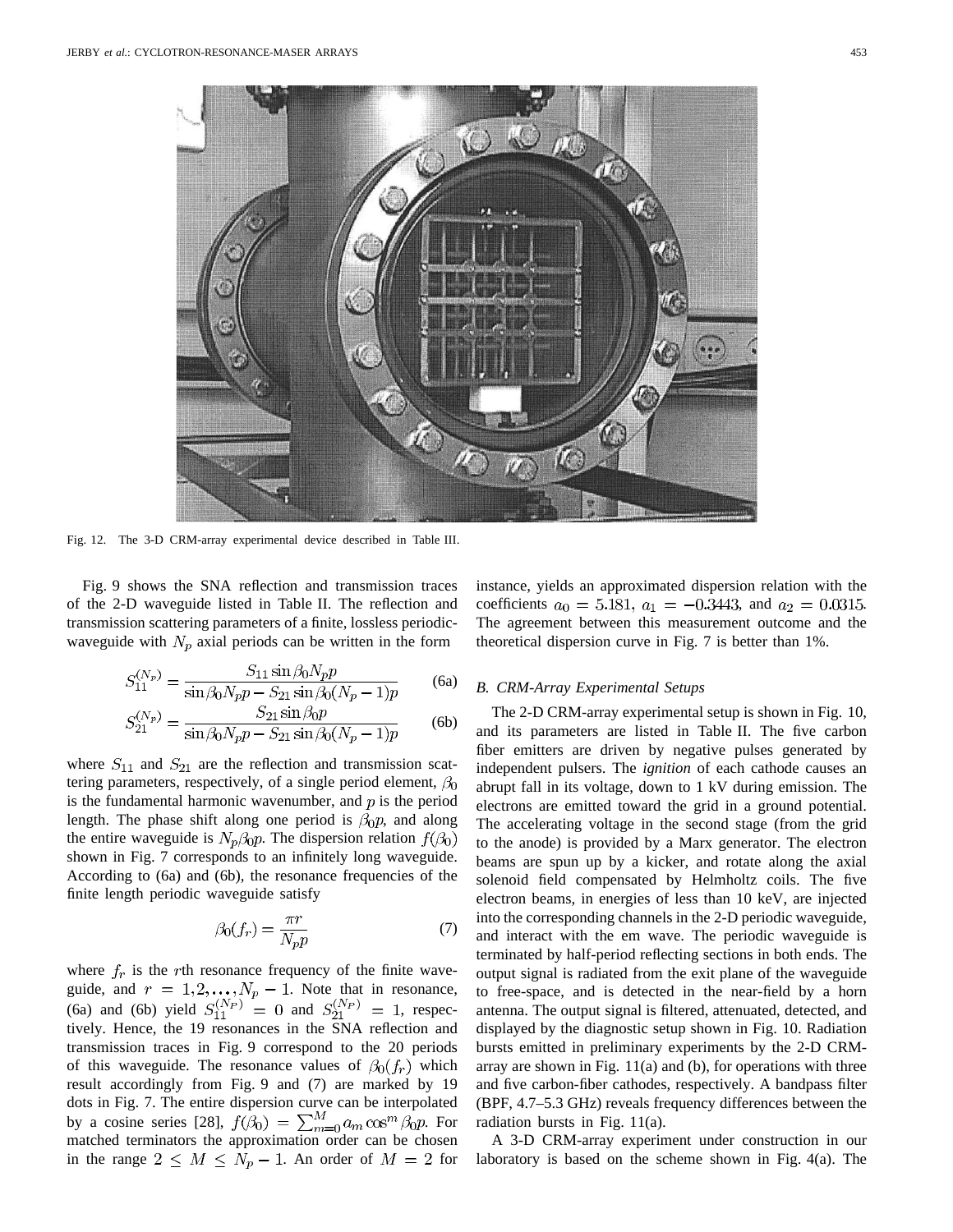parameters of this experiment are listed in Table III. The output plane of the 3-D lattice is exposed by a 6-in vacuum window as an antenna aperture shown in Fig. 12. The magnetic field is provided by Helmholtz coils (not shown in Fig. 12). This 3-D CRM-array experiment is intended to demonstrate a CRM-array-antenna with a fixed radiation pattern.

#### VI. DISCUSSION

The research and development of the CRM-array concept is proceeding in several directions including 1) a conceptual development of new CRM-array schemes, 2) a theoretical modeling of strongly coupled CRM-arrays, 3) development of waveguides and artificial lattices, and methods to measure their dispersion characteristics, 4) studies of cold cathodes made of carbon fibers and ferroelectric plates, and 5) experimental demonstrations of 2-D and 3-D CRM-arrays. The preliminary work presented in this paper should be followed by intensive studies in all these aspects, in order to develop a practical full-scale CRM-array.

The ultimate CRM-array may consist of tens and even hundreds electron-beams, in coupled interaction channels. Its advantages could be 1) a compact size and small system overhead due to the low-voltage and relatively large effective volume, 2) reduced space-charge effects in separated lowcurrent electron beams, 3) improved spectral purity and mode selectivity by the lattice dispersion, and 4) features of active phased-array antenna steered by an electronic phase-control on the electron-beam accelerating voltages.

#### **REFERENCES**

- [1] A. V. Gaponov-Grekhov and V. L. Granatstein, *Applications of High-Power Microwaves*. Norwood, MA: Artech House, 1994; and references therein.
- [2] V. A. Flyagin, A. V. Gaponov, M. I. Petelin, and V. K. Yulpatov, "The gyrotron," *IEEE Trans. Microwave Theory Tech.*, vol. MTT-25, pp. 514–521, 1977.
- [3] V. L. Granatstein, "Gyrotron experimental studies," in *High-Power Microwaves*, V. L. Granatstein and I. Alexeff, Eds. Norwood, MA: Artech House, 1987; and references therein.
- [4] M. Thumm, "State of the art of high power gyro-devices and freeelectron masers update 1997," Forschungszentrum Karlsruhe, Institut fur Technische Physik, Int. Rep., Feb. 1998.
- [5] A. Kasugai, K. Sakamoto, K. Takahashi, M. Tsuneoka, T. Kariya, T. Imai, O. Braz, M. Thumm, J. R. Brandon, R. S. Sussman, A. Beale, "CVD diamond window for high-power and long pulse millimeter wave transmission," *Rev. Sci. Instrum.*, vol. 69, pp. 2160–2165, 1998.
- [6] E. A. Gelvich, L. M. Borisov, Y. V. Zhary, A. D. Zakurdayev, A. S. Pobedonostsev, and V. I. Poognin, "The new generation of high-power multiple-beam klystrons," *IEEE Trans. Microwave Theory Tech.*, vol. 41, pp. 15–19, 1993; and references therein.
- [7] R. B. Palmer, R. C. Fernow, J. Fischer, J. C. Gallardo, H. G. Kirk, S. Ulc, H. Wang, Y. Zhao, K. Eppley, W. Herrmannsfeldt, R. Miller, and D. Yu, "The cluster klystron demonstration experiment," *Nucl. Instrum. Meth. A*, vol. 366, pp. 1–16, 1995.
- [8] G. Bekefi, "Double-stream cyclotron maser," *J. Appl. Phys.*, vol. 71, pp. 4128–4131, 1992.
- [9] G. S. Nusinovich, B. Levush, and B. G. Danly, "Theory of multibeam stagger-tuned gyroklystrons," *IEEE Trans. Plasma Sci.*, vol. 26, pp. 475–481, 1998.
- [10] E. Jerby, M. Korol, L. Lei, V. Dikhtiar, R. Milo, and I. Mastovsky, "Cyclotron-resonance maser arrays—Concept, theory, and experiments," in *Dig. 22 Int. Conf. Infrared Millimeter Waves*, Wintergreen, VA, July 20–25, 1997, pp. 65–66; and references therein.
- [11] L. Lei and E. Jerby, "Cyclotron maser experiment in a two-dimensional array," *SPIE Proc., Intense Microwave Pulses IV*, 1996, vol. 2843, pp. 30–37.
- [13] M. Korol and E. Jerby, "Linear analysis of a multibeam cyclotron resonance maser array," *Phys. Rev. E*, vol. 55, pp. 5934–5947, 1997; and references therein.
- [14] A. Kesar and E. Jerby, "Radiation beam steering by a CRM array," in *Proc. Int. Res. Workshop CRM's Gyrotrons*, Ma'ale Hachamisha, Israel, May 18–21, 1998, p. 48.
- [15] M. Petelin, private communication.
- [16] E. Jerby, A. Shahadi, R. Drori, M. Korol, M. Einat, I. Ruvinsky, M. Sheinin, V. Dikhtyar, V. Grinberg, M. Bensal, T. Harhel, Y. Baron, A. Fruchtman, V. L. Granatstein, and G. Bekefi, "Cyclotron resonance maser experiment in a nondispersive waveguide," *IEEE Trans. Plasma Sci.*, vol. 24, pp. 816–824, 1996.
- [17] M. Einat and E. Jerby, "Anomalous and normal Doppler effects in a dielectric-loaded stripline cyclotron resonance masers," *Phys. Rev. E*, vol. 56, pp. 5996-6001, 1997.
- [18] G. Nusinovich, M. Korol, and E. Jerby, "Theory of anomalous-Doppler CRM amplifier with tapered parameters," *Phys. Rev. E*, vol. 59, pp. 2311–2321, Feb. 1999.
- [19] E. Jerby, "Linear analysis of periodic-waveguide cyclotron maser interaction," *Phys. Rev. E*, vol. 49, pp. 4487–4496, 1994.
- [20] E. Jerby and G. Bekefi, "Cyclotron maser experiments in a periodic waveguide," *Phys. Rev. E*, vol. 48, pp. 4637–4641, 1993.
- [21] E. Jerby, A. Shahadi, V. Grinberg, V. Dichtiar, E. Agmon, H. Golombek, V. Trebich, M. Bensal, and G. Bekefi, "Cyclotron maser oscillator experiments in a periodically loaded waveguide," *IEEE J. Quantum Electron.*, vol. 31, pp. 970–979, 1995.
- [22] Y. Leibovich and E. Jerby, "Cyclotron-resonance maser in a periodically-loaded quadrapole transmission-line," *Phys. Rev. E*, to be published.
- [23] W. Lawson, M. Garven, and G. Nusinovich, "On the design of electron guns for CRM's utilizing trochoidal electron beams," *IEEE Trans. Plasma Sci.*, vol. 24, pp. 999–1004, 1996; and references therein.
- [24] E. Jerby, "Angular steering of the free-electron-laser far-field-radiation beam," *Phys. Rev. A*, vol. 41, pp. 3804–3811, 1990.
- [25] R. E. Collin, *Antennas and Radiowave Propagation*. New York: Mc-Graw Hill, 1985.
- [26] A. Shahadi, E. Jerby, Li Lei, and R. Drori, "Carbon-fiber emitter in a cyclotron-resonance maser experiment," *Nucl. Instrum. Meth.*, vol. A375, pp. 140–142, 1996.
- [27] R. Drori, M. Einat, D. Shur, E. Jerby, G. Rosenman, R. Temkin, R. Advani, and C. Pralong, "Demonstration of microwave generation by a ferroelectric-cathode tube," *Appl. Phys. Lett.*, vol. 74, pp. 335–337, Jan. 1999.
- [28] H. Guo, Y. Carmel, W. R. Lou, L. Chen, J. Rodgers, D. K. Abe, A. Bromborcky, W. Destler, and V. L. Granatstein, "A novel highly accurate synthetic technique for determination of dispersive characteristics in periodic slow wave circuits," *IEEE Trans. Microwave Theory Tech.*, vol. 40, pp. 2086–2094, 1992.

**Eli Jerby**, for a photograph and biography, see this issue, p. 293.

![](_page_9_Picture_35.jpeg)

**Amit Kesar** received the B.Sc. degree in electrical engineering from Tel Aviv University, Tel Aviv, Israel, in 1997. Currently, he is a graduate student at Tel Aviv University.

His research subject is a three-dimensional multibeam CRM arrays.